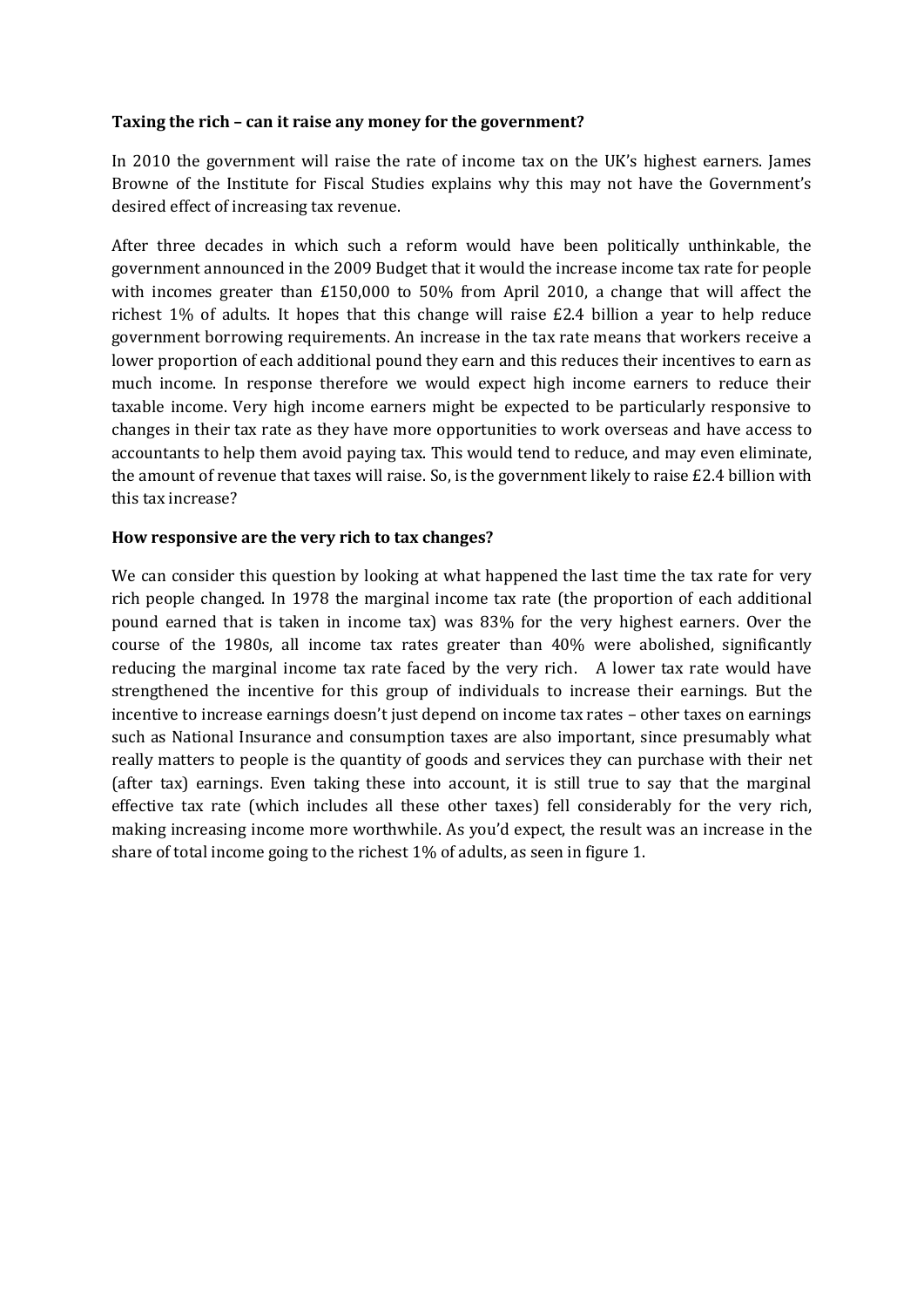

Figure 1: The income share and marginal effective tax rate (METR) of the top 1%, 1963-2003

Notes: Marginal tax rates on the left axis, income share on the right. Sources: Income share from Atkinson (2007), marginal tax rates from Brewer, Saez and Shephard (forthcoming).

So, it seems as though very rich people are very responsive to changes in their marginal tax rate – when tax rates were increased during the 1970s, their income share went down, and then when taxes were cut during the 1980s, their income share went up again. But you'll notice that the income share of the richest 1% has kept on increasing since 1988 even though the tax rate has remained constant. Obviously, other factors have been at work here, such as globalisation, and the liberalisation of financial services, which enabled high earners to earn more by selling their services to a wider group. One way of trying to isolate the effect of tax changes would be to compare how the income share of the top 1% changes with how the income share of the next 4% changed. Both groups were affected by the other changes in the labour market at this time, but only the top 1% saw a significant change in their marginal tax rate; the marginal effective tax rates of the next 4% did not fall nearly as much during this period (see figure 2). The different trends in terms of income share are therefore likely to be because of responses to changes in the tax rate.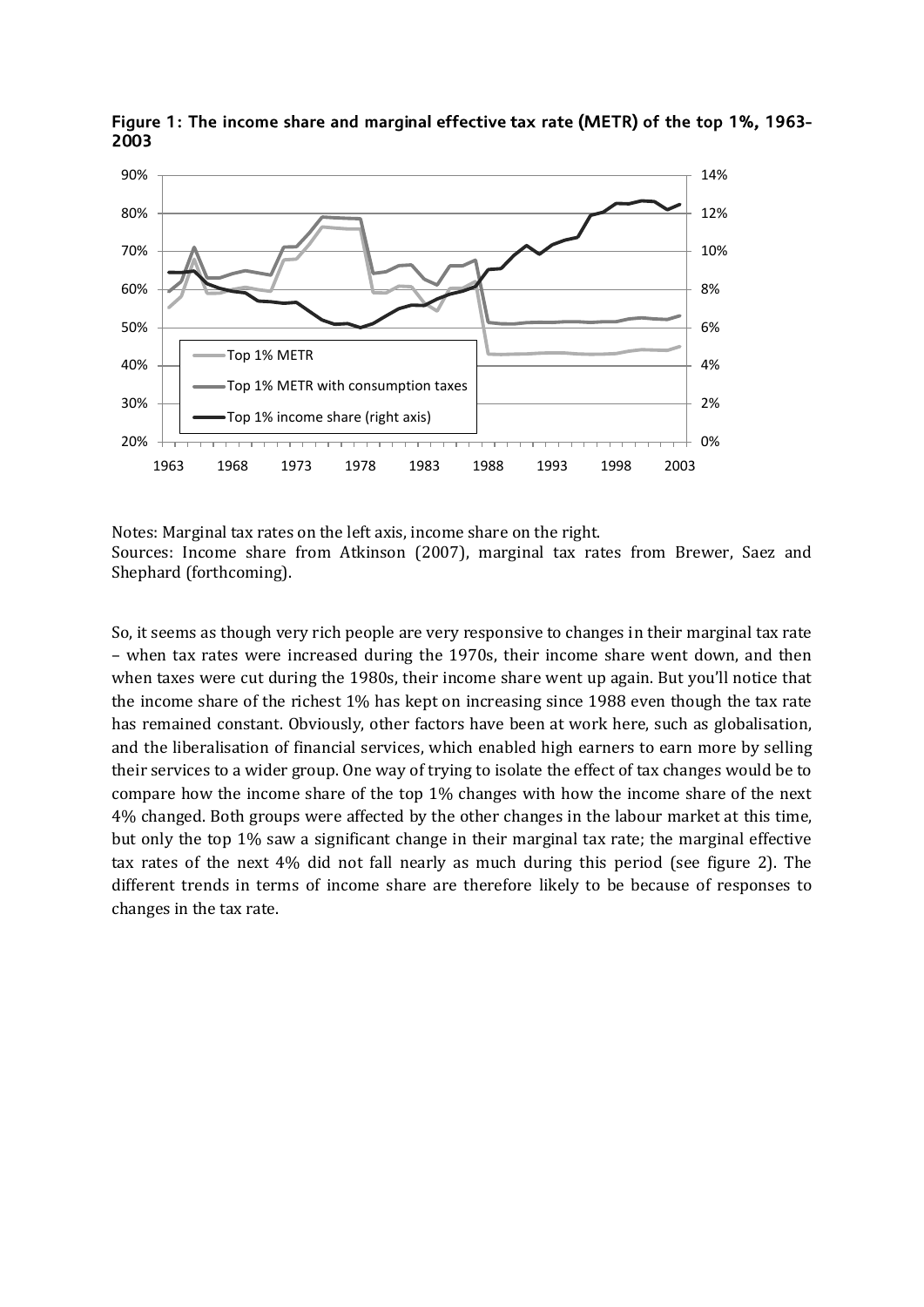

Figure 2: The income share and marginal effective tax rate (METR) of the next 4%, 1963 to 2003

Notes: Marginal tax rates on the left axis, income share on the right. Sources: Income share from Atkinson (2007), marginal tax rates from Brewer, Saez and Shephard (forthcoming).

We see in figure 2 that the next richest 4% of the population also saw an increase in their income share during the period when taxes were cut for the very rich even though their tax rate didn't change very much. But the increase for the richest 1% was much larger, suggesting that this was because of the tax change, and hence that the richest 1% were very responsive to this. One way of summarising this 'responsiveness' is to use this information to create what is known as a *taxable income elasticity*. This is a similar concept to the price and income demand elasticities you're familiar with in that it measures how much taxable income changes when the net of tax rate (that's 100% minus the tax rate) changes by 1%. Two IFS researchers together with Professor Emmanuel Saez of Berkley use this information about income shares and tax rates to estimate that the taxable income elasticity of the richest 1% of individuals during the 1980s was 0.46. This means that if the tax rate was initially 50% and it increased to 50.5% (so the net-of-tax rate fell by 1% from 50% to 49.5%), the taxable income of the richest 1% would fall by 0.46%. The taxable income elasticity tells us how taxable income will change when the tax rate changes and we can then work out how much tax revenue the government will collect. This enables us draw what is known as the Laffer curve, which shows how income tax and National Insurance revenues change as the marginal tax rate changes (see black line in figure3)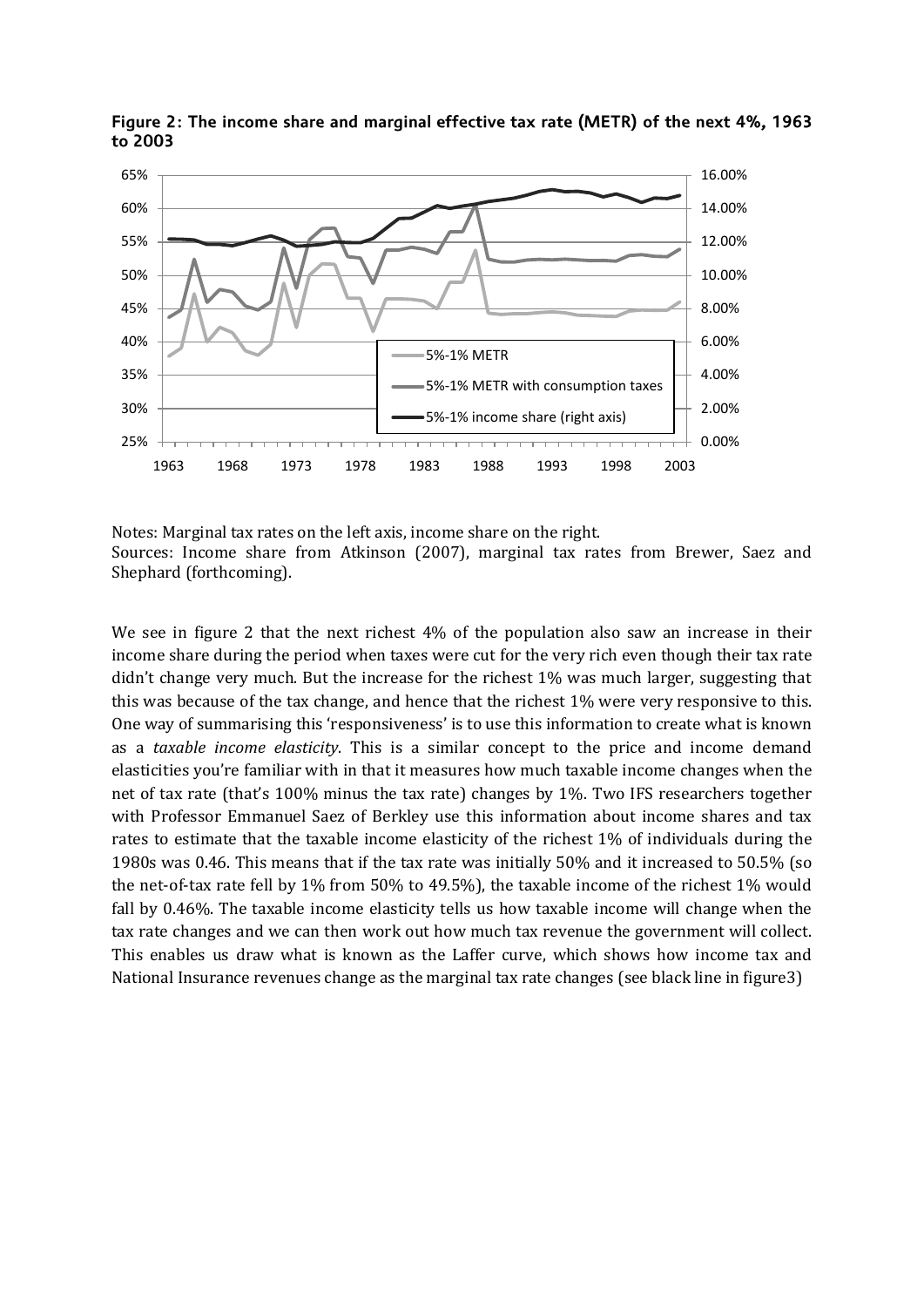

Figure 3: Laffer curve: change in income tax and National Insurance receipts as a result of changing marginal income tax rate applying over £150,000

Note: Assumes employee NI rate of 1.5%, employer NI rate of 13.3% and consumption tax rate of 17%. Source: Brewer and Browne (2009).

So, assuming that the elasticity based on changes during the 1980s is right, we can see that the new 50% income tax rate could increase income tax revenues by about £1 billion compared to what is raised by the current 40% rate, considerably less than the government thinks. However, the government has said that they believe the correct elasticity is lower than this at 0.35, meaning that they expect taxable income to fall by less when the marginal rate is increased. This is how the government reaches the conclusion that this measure will raise £2.4 billion, as we can see from the figure above. But note the title of the figure – we are only considering the effect on income tax and National Insurance revenues here. Are there any other tax takes that would be affected by the very rich reducing their taxable income?

## **Lower taxable income could lead to lower consumption**

It is reasonable to assume that if people are reducing their income in response to a tax change, they would also reduce their expenditure, and this would affect the amount raised by consumption taxes such as VAT. If we assume that individuals reduce their expenditure by as much as their income, we see that the government stands to raise a lot less revenue (see figure 4).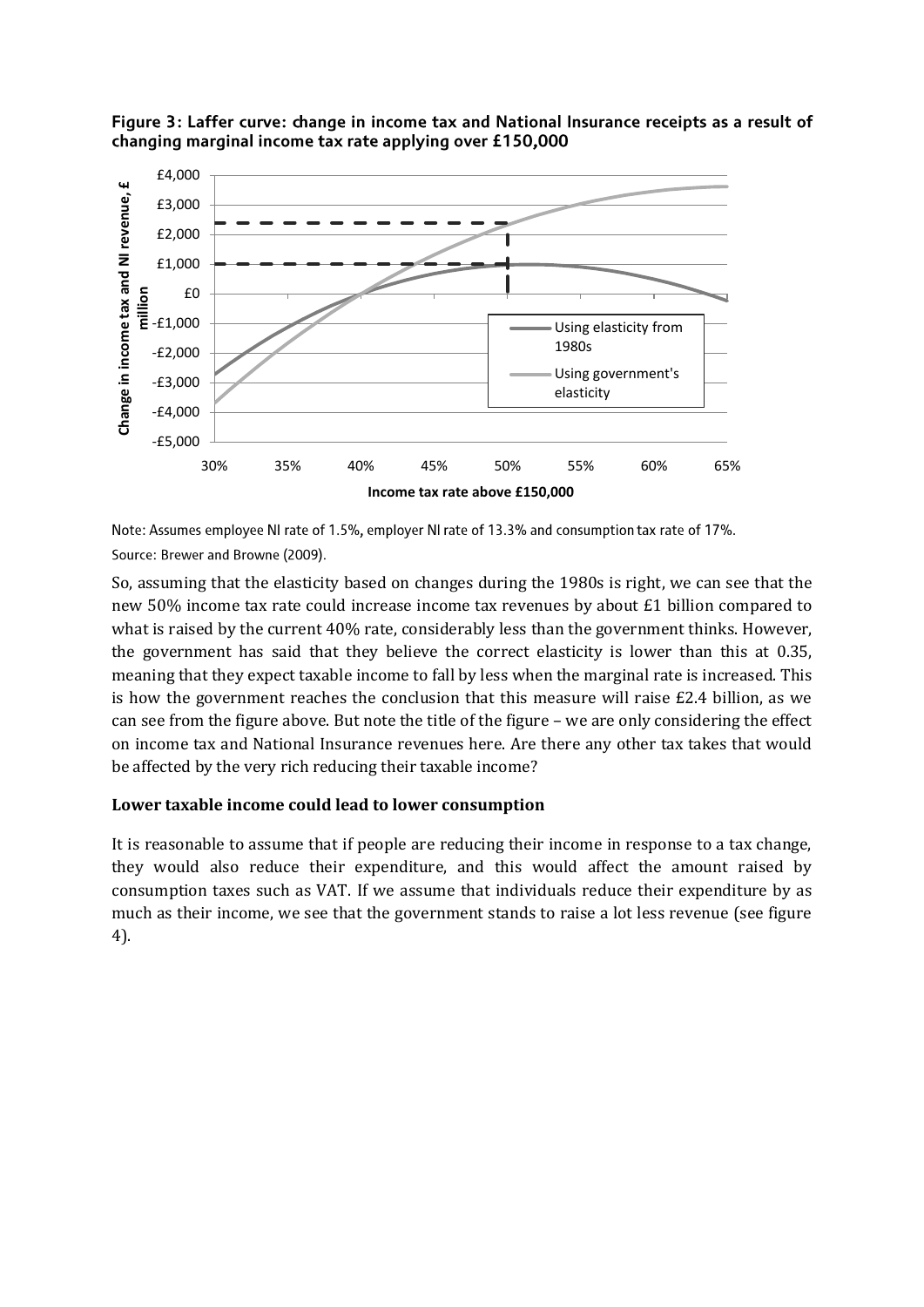

Figure 4: Laffer curve: change in income tax, National Insurance and consumption tax receipts as a result of changing marginal income tax rate applying over £150,000

Note: Assumes employee NI rate of 1.5%, employer NI rate of 13.3% and consumption tax rate of 17%. Source: Brewer and Browne (2009).

If the richest 1% are as responsive to tax changes as they were in the 1980s, and they reduce their expenditure by as much as their taxable income, the current 40% rate is already generating the maximum government revenue; any change in the rate reduces government revenue. Even if the government is right about the taxable income elasticity, if the very rich reduce their expenditure by as much as their taxable income, the government will raise about £0.9 billion; £1.5 billion less than they expect from this measure. But how likely is it that all responses from the very rich to changes in their tax rate will be genuine reductions in income and therefore to lead to reductions in consumption?

## **Tax loopholes**

The very rich clearly have a large incentive to arrange their affairs in a way that minimises the amount of tax they have to pay. The new 50% tax rate makes this even more worthwhile. Therefore, the very rich may respond to an increase in tax by rearranging rather than reducing their income. For example, contributions to private pensions are not taxed at present in the UK, although pension income in retirement is. Therefore, one way for the very rich to avoid paying the 50% tax rate is to increase pension contributions, as, so long as their income will be less than £150,000 when they retire, they will be taxed on this income at the lower 40% rate in the future rather than the 50% rate now. Other simple ways of avoiding income tax are to convert income to capital gains, which are taxed at a much lower rate of 18%, and transferring income between spouses. As these actions do not represent a genuine change in behaviour, we should not expect them to lead to a change in total expenditure, at least in the long run. Therefore, the true picture is likely to lie somewhere in between what is presented in figures 3 and 4.

Nevertheless, taxing the rich as a source of raising additional revenue does not seem to be a very promising avenue. The £2.4 billion the government expects to raise from the 50% rate is very small compared to the £496 billion the government expects to raise in total this year. Even if this is correct, then figure 3 shows that there is little scope for more revenue to be raised by